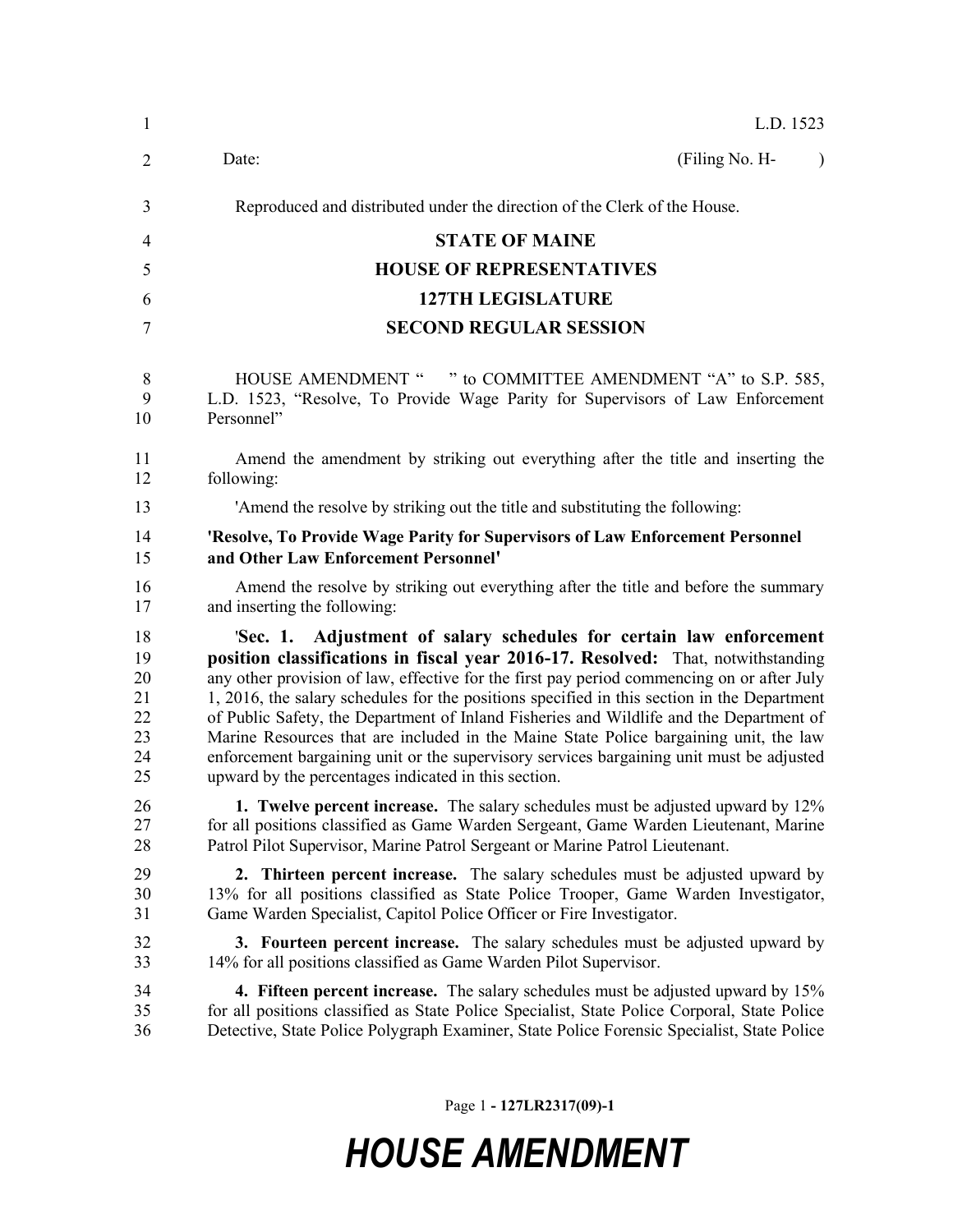Pilot, State Police Pilot Supervisor, State Police Polygraph Examiner Supervisor, State Police Sergeant-E, Game Warden, Marine Patrol Officer, Capitol Police Sergeant, Senior Fire Investigator, Fire Investigations Sergeant or Forensic Specialist, Dual Discipline.

 **5. Seventeen percent increase.** The salary schedules must be adjusted upward by 17% for all positions classified as Game Warden Pilot.

 **6. Eighteen percent increase.** The salary schedules must be adjusted upward by 18% for all positions classified as State Police Lieutenant, Capitol Police Lieutenant or Marine Patrol Specialist; and be it further

 **Sec. 2. Salary schedule for law enforcement supervisors changed. Resolved:** That the Department of Administrative and Financial Services, Bureau of Human Resources shall amend by August 1, 2016 its rules regarding compensation to ensure that the fixed salary schedule for positions classified as law enforcement supervisors within the Department of Agriculture, Conservation and Forestry and the Baxter State Park Authority is increased by 5%, effective for the first pay period commencing on or after July 1, 2016; and be it further

 **Sec. 3. Salary schedule for senior motor vehicle detectives changed. Resolved:** That the Department of Administrative and Financial Services, Bureau of Human Resources shall amend by August 1, 2016 its rules regarding compensation to ensure that the fixed salary schedule for positions classified as senior motor vehicle detectives within the Department of the Secretary of State is increased by 5%, effective for the first pay period commencing on or after July 1, 2016; and be it further

 **Sec. 4. Certain law enforcement confidential positions; similar and equitable treatment. Resolved:** That the Department of Administrative and Financial Services, Bureau of Human Resources shall adjust upward the salary schedules for those law enforcement confidential positions in the Department of Public Safety, the Department of Inland Fisheries and Wildlife and the Department of Marine Resources that the bureau determines to be similar to the law enforcement positions listed in section 28 1. The salary schedules must be adjusted consistently with the salary adjustment for the law enforcement positions listed in section 1. For the purposes of this section, "confidential position" means a position within the executive branch that is a position excluded from bargaining units pursuant to the Maine Revised Statutes, Title 26, section 979-A, subsection 6, paragraphs B, C, D, I and J, including a probationary employee in such an excluded position; and be it further

 **Sec. 5. Positions subject to adjustment or approval by the Governor. Resolved:** That the Governor may adjust in a manner consistent with the salary adjustment for the law enforcement positions listed in section 1 the salary schedules for unclassified law enforcement positions in the Department of Public Safety, the Department of Inland Fisheries and Wildlife and the Department of Marine Resources whose salaries are subject to the Governor's adjustment or approval; and be it further

 **Sec. 6. Transfer from Salary Plan program and special account funding. Resolved:** That the funds in the Salary Plan program, General Fund account within the Department of Administrative and Financial Services may be used as needed in allotment by financial order upon the recommendation of the State Budget Officer and approval of

Page 2 **- 127LR2317(09)-1**

## *HOUSE AMENDMENT*